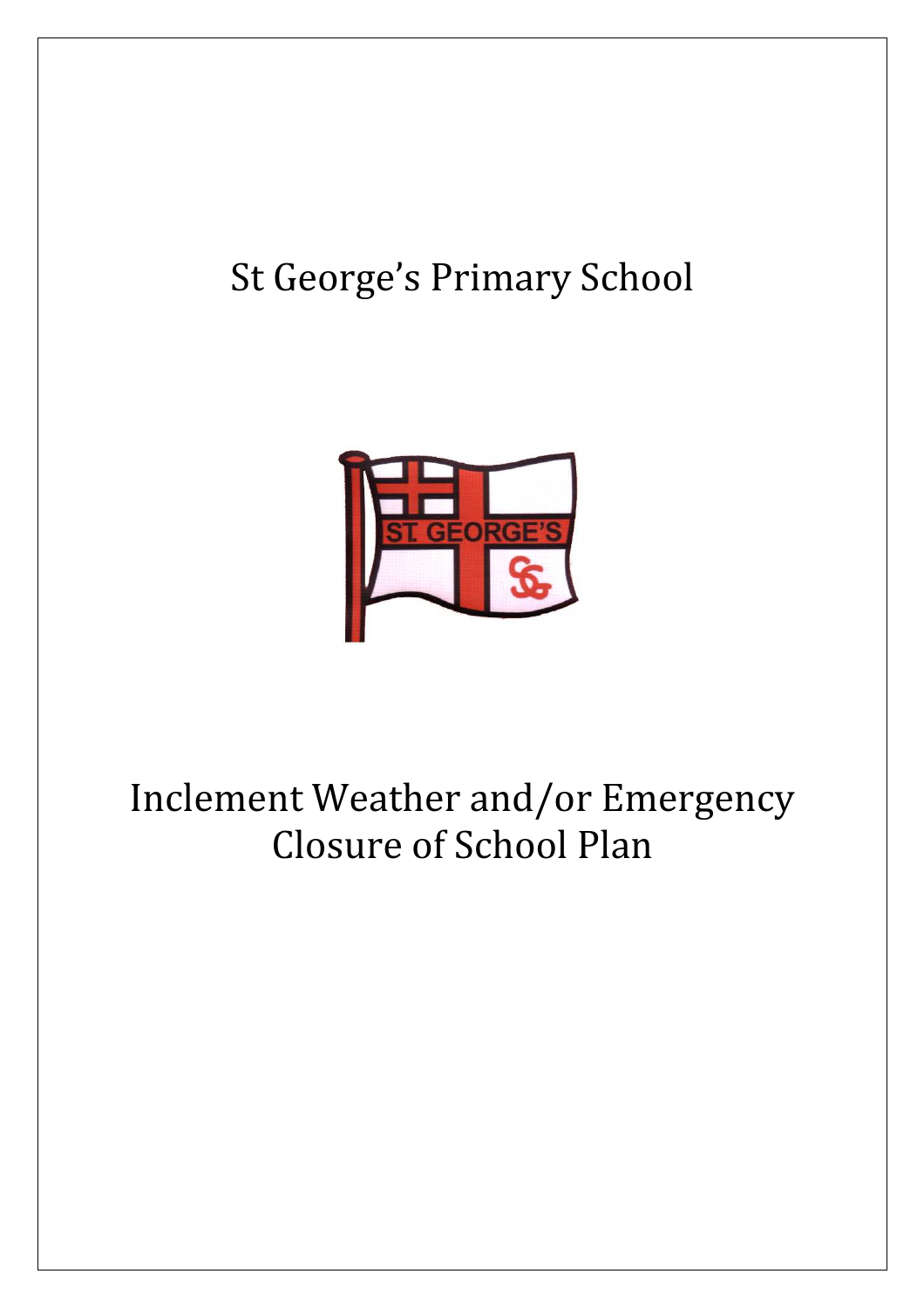#### INTRODUCTION

The extreme weather conditions we were all exposed to at the beginning of 2010 have prompted this Inclement Weather and/or Emergency Closure of School plan. The purpose of the document is to:

- Ensure the safety and wellbeing of all pupils and employees should a school have to deal with severe, inclement weather; and
- Ensure that all employees and parents are clear about their roles and responsibilities in the event of severe weather or school closures.

Inclement weather can be defined as snow, ice, and fog, which render journeys extremely hazardous.

Extremely hazardous includes those conditions in which the appropriate authorities advise people not to make unnecessary journeys or indeed travel at all.

The decision to close a school unexpectedly is not taken lightly; it is a decision which will be made by the school (Head Teacher). In all cases we will seek to avoid a school closure unless it is absolutely necessary.

The School aim is to maintain a service to parents and pupils for as long as is reasonably practical. However the interest and safety of children and staff are paramount under these circumstances.

### PROCEDURES

Once the decision to close the school has been made the Head Teacher will:

- Inform The Asset Development Team, Children's Services, Telephone 0161 778 0447 or email paula.flynn@salford.gov.uk of the closure.
- The Chair of Governors will be notified.
- The City of Salford website, http://www.salford.gov.uk/schoolclosures.htm will be regularly updated with news of school closures.
- Parents will be informed by SMS text message of the closure, if possible by 7.30 am.
- Staff will also be informed by SMS text message of the closure, if possible by 7.30 am.
- The school closure will be posted on Key 103 radio. The Head Teacher will contact the stations snow line and check on http://apps.bauercloud.co.uk/schools/osa.php?lid=6244
- that the school has been added to the list.
- If the closure lasts longer than 1 day, further text messages will be sent to parents and staff and the school answer phone and web site will be updated if possible.
- Staff will be updated by text message daily
- A return to school will be notified to parents and staff by text message.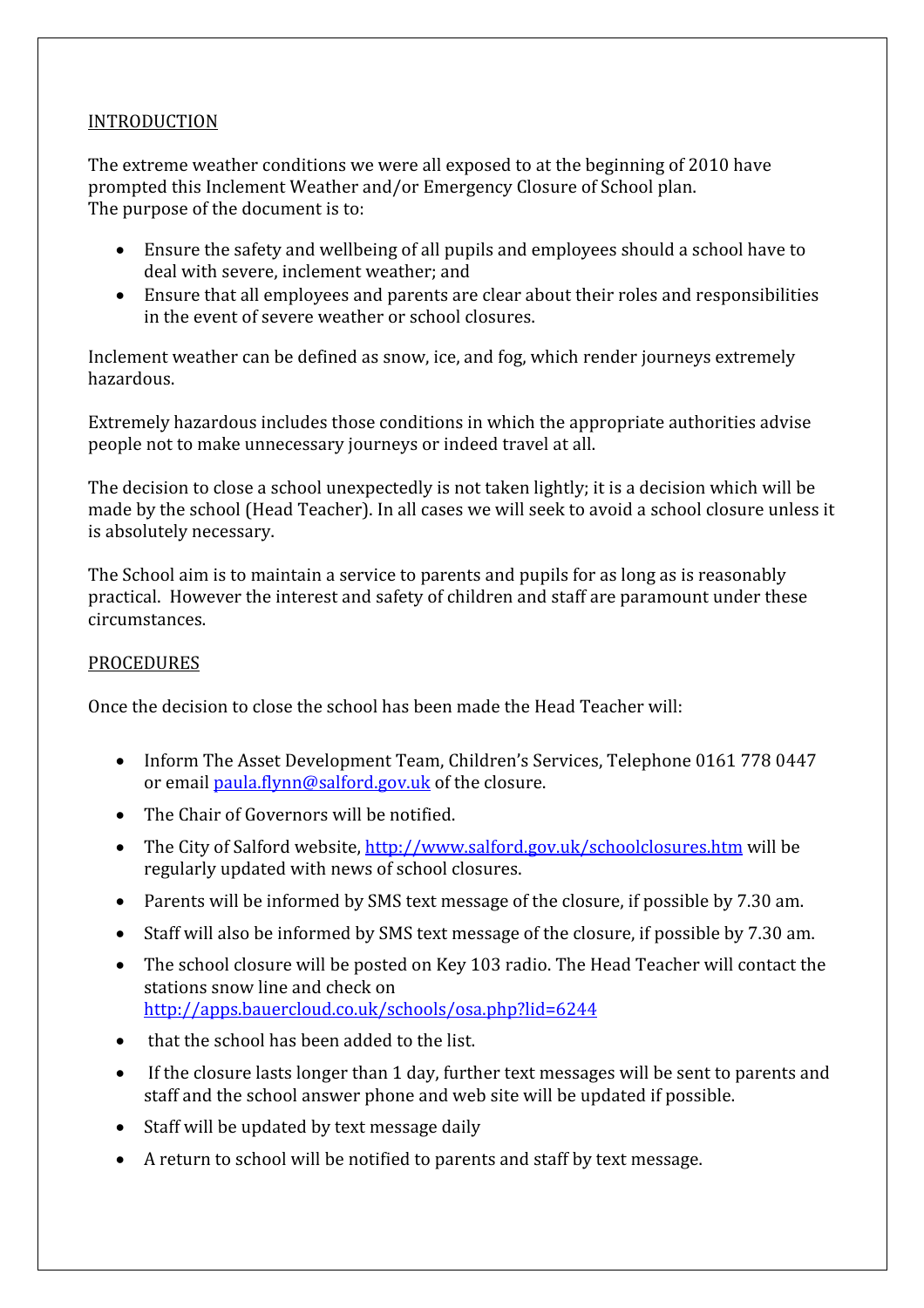#### RESPONSIBILIITES

#### PARENTS

- Keep school informed of any changes in mobile telephone numbers
- Check mobile phone for messages, and relevant web sites

#### HEAD TEACHER

- To keep the Local Authority fully informed
- To keep Parents and Staff fully informed
- To keep the Chair of Governors informed

#### FULL OR PARTIAL RE-OPENING

#### RESPONSIBILITIES

#### HEAD TEACHER

- Risk Assessment carried out to ascertain whether it is safe for staff and pupils to return to school which would include:
	- Heating system working

Ensure pathways have been prioritised and cleared

Car parking facilities

Risk of slipping on floors inside school

- Staffing levels
- Identify which members staff live close enough to the school and should be able to make it in.
- Identify/prioritise which classes/year groups you will be to keep operational if a full return is not possible.
- Consider the possibility of opening later and closing earlier.
- Consider advising staff/pupils to wear sensible clothing and footwear include on messages on answer phone and website.

#### SITE MANAGER

- Check heating system regularly.
- Check stocks of rock salt.
- Check that matting located in entrance areas is suitable and in good condition to minimise the risk of slipping.
- Ensure you have suitable equipment to clear away snow/ice to create safe pathways in and out of the school building.
- Ensure that these pathways are maintained.